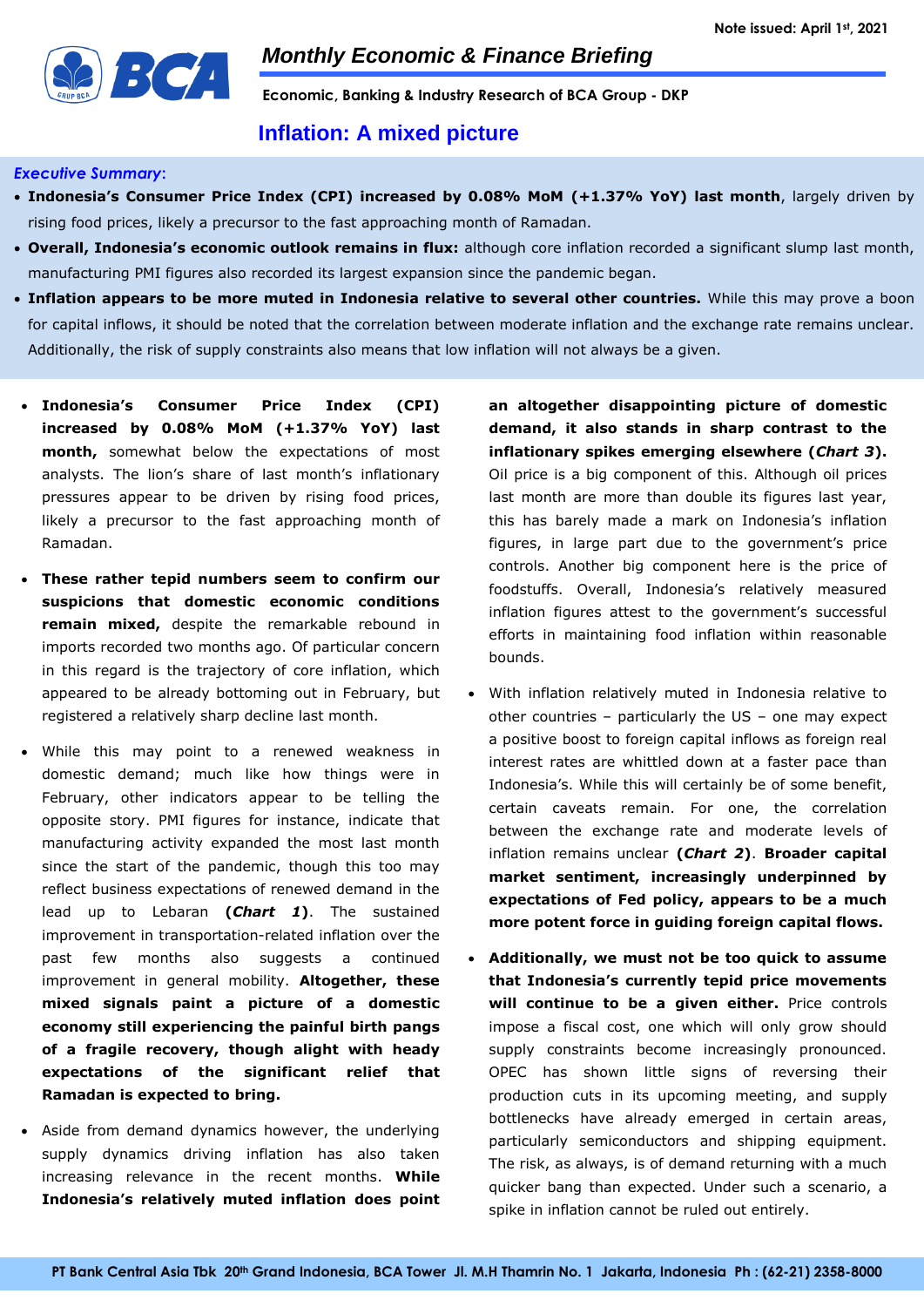

**Chart 1. An economic picture in flux: although core inflation weakened substantially, manufacturing activity also recorded a significant expansion**

**Chart 2. Outside of the large inflationary spikes of 2013-2015, the correlation between inflation and the exchange rate remains unclear**

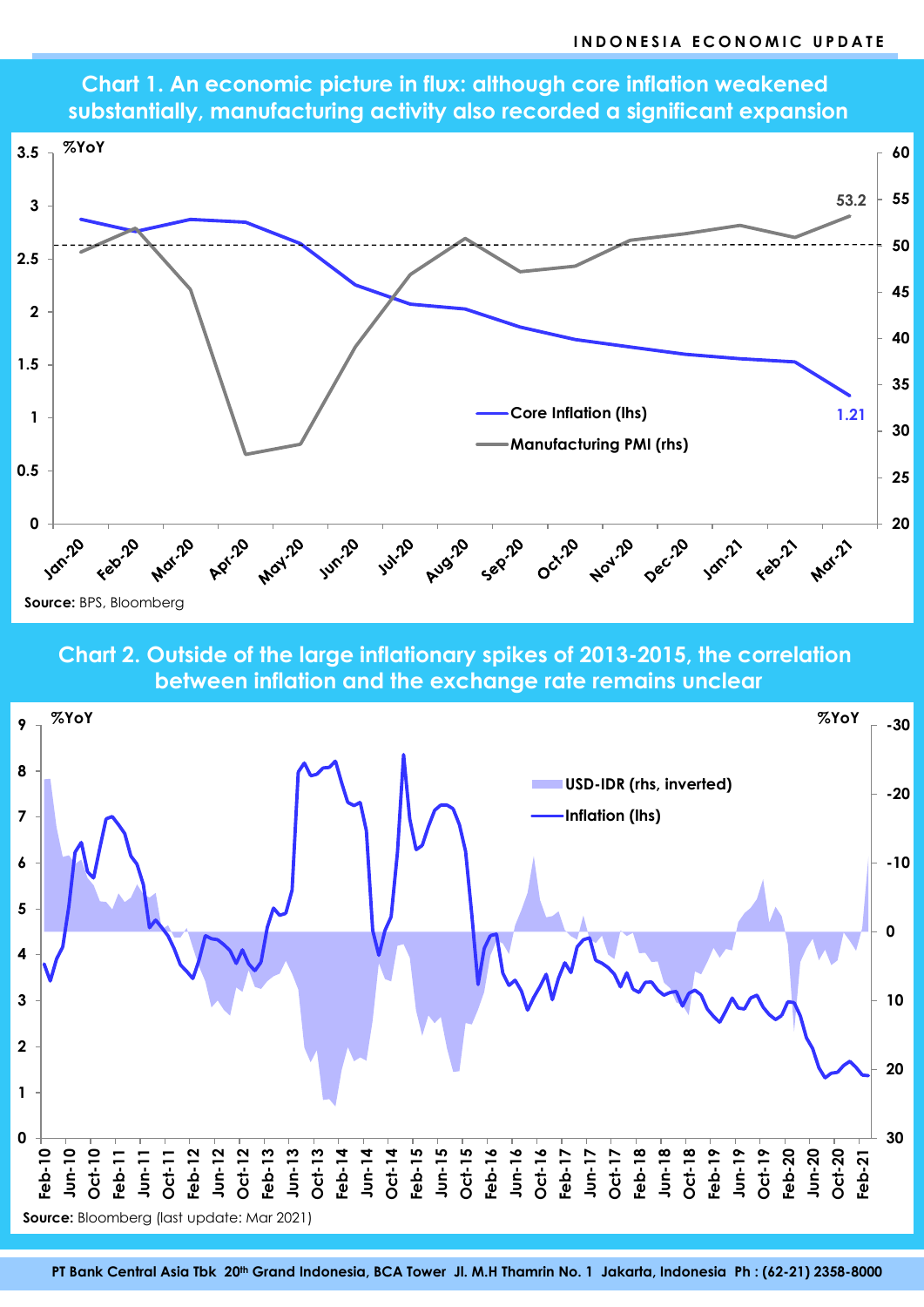

# **Chart 3. Indonesia appears to have been spared from the inflationary spikes observed in several other countries**

## **Indonesia – Economic Indicators Projection**

|                                        | 2016   | 2017   | 2018   | 2019   | 2020   | 2021E  |
|----------------------------------------|--------|--------|--------|--------|--------|--------|
| Gross Domestic Product (% YoY)         | 5.0    | 5.1    | 5.2    | 5.0    | $-2.1$ | 4.8    |
| GDP per Capita (US\$)                  | 3605   | 3877   | 3927   | 4175   | 3912   | 4055   |
| Consumer Price Index Inflation (% YoY) | 3.0    | 3.6    | 3.1    | 2.7    | 1.7    | 3.1    |
| BI 7 day Repo Rate (%)                 | 4.75   | 4.25   | 6.00   | 5.00   | 3.75   | 3.50   |
| USD/IDR Exchange Rate (end of year)**  | 13,473 | 13,433 | 14,390 | 13,866 | 14.050 | 14.460 |
| Trade Balance (US\$ billion)           | 8.8    | 11.8   | $-8.5$ | $-3.2$ | 21.7   | 10.1   |
| Current Account Balance (% GDP)        | $-1.8$ | $-1.6$ | $-3.0$ | $-2.7$ | $-0.4$ | $-1.8$ |

\*\* Estimation of Rupiah's fundamental exchange rate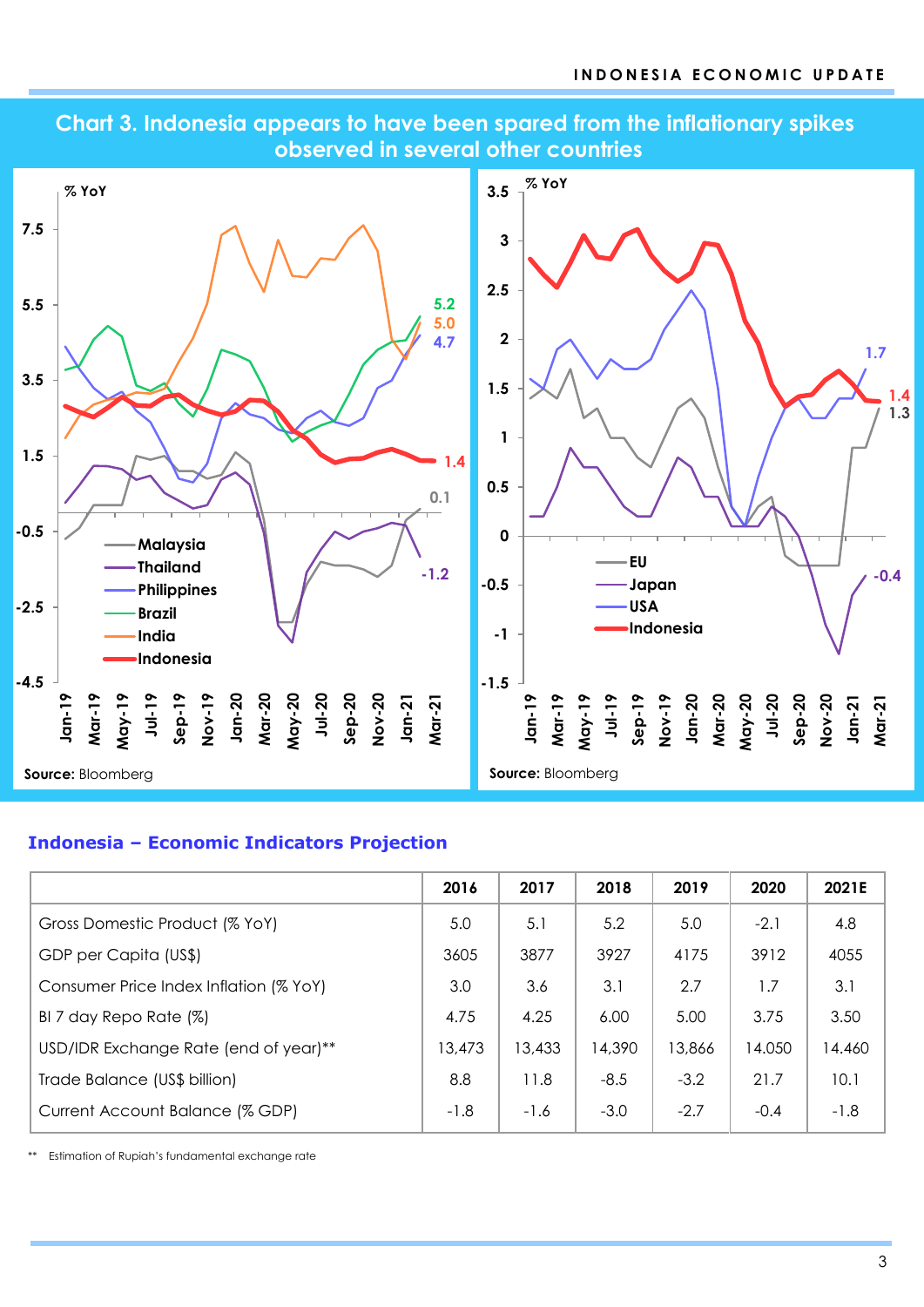# **Selected Recent Economic Indicators**

| <b>Key Policy Rates</b>  | Rate $(% )$ | Last<br><b>Change</b> | <b>Real Rate</b><br>(9/6)          | <b>Trade &amp;</b><br><b>Commodities</b> | 31-Mar     | $-1$ mth | Chg<br>(%) |  |
|--------------------------|-------------|-----------------------|------------------------------------|------------------------------------------|------------|----------|------------|--|
| <b>US</b>                | 0.25        | $Mar-20$              | $-1.45$<br><b>Baltic Dry Index</b> |                                          | 2,046.0    | 1,675.0  | 22.1       |  |
| UK                       | 0.10        | $Mar-20$              | $-0.30$<br>S&P GSCI Index          |                                          | 467.4      | 477.0    | $-2.0$     |  |
| <b>EU</b>                | 0.00        | $Mar-16$              | $-1.30$<br>Oil (Brent, \$/brl)     |                                          | 63.5       | 66.1     | $-3.9$     |  |
| Japan                    | $-0.10$     | $Jan-16$              | 0.30                               | Coal (\$/MT)                             | 90.5       | 81.2     | 11.5       |  |
| China (lending)          | 4.35        | $Oct-15$              | 4.55<br>Gas (\$/MMBtu)             |                                          | 2.49       | 2.63     | $-5.3$     |  |
| Korea                    | 0.50        | $May-20$              | $-0.60$<br>Gold (\$/oz.)           |                                          | 1,707.7    | 1,734.0  | $-1.5$     |  |
| India                    | 4.00        | $May-20$              | $-1.03$<br>Copper (\$/MT)          |                                          | 8,787.8    | 9,139.3  | $-3.8$     |  |
| Indonesia                | 3.50        | $Mar-21$              | 2.13<br>Nickel (\$/MT)             |                                          | 16,022.0   | 18,532.0 | $-13.5$    |  |
|                          |             |                       | <b>Chg</b>                         | CPO (\$/MT)                              | 961.5      | 982.8    | $-2.2$     |  |
| <b>Money Mkt Rates</b>   | 31-Mar      | $-1$ mth              | (bps)                              | Rubber (\$/kg)                           | 1.63       | 1.81     | $-9.9$     |  |
| <b>SPN (1M)</b>          | 2.57        | 2.43                  | 14.2                               | <b>External Sector</b>                   | Feb        |          | Chg        |  |
| <b>SUN (10Y)</b>         | 6.76        | 6.58                  | 18.0                               |                                          |            | Jan      | (%)        |  |
| INDONIA (O/N, Rp)        | 2.79        | 2.80                  | $-0.8$                             | Export (\$ bn)                           | 15.27      | 15.29    | $-0.2$     |  |
| JIBOR 1M (Rp)            | 3.56        | 3.56                  | $-0.1$                             | Import (\$ bn)                           | 13.26      | 13.33    | $-0.5$     |  |
| <b>Bank Rates (Rp)</b>   | <b>Dec</b>  | <b>Nov</b>            | Chg                                | Trade bal. (\$ bn)                       | 2.00       | 1.96     | 1.9        |  |
|                          |             |                       | (bps)                              | Central bank reserves                    | 138.8      | 138.0    | 0.58       |  |
| Lending (WC)             | 9.21        | 9.32                  | $-10.54$                           | (\$bn)                                   |            |          |            |  |
| Deposit 1M               | 4.22        | 4.45                  | $-23.28$                           | <b>Prompt Indicators</b>                 | <b>Feb</b> | Jan      | <b>Dec</b> |  |
| Savings                  | 0.86        | 0.87                  | $-0.66$                            |                                          |            |          |            |  |
| <b>Currency/USD</b>      | 31-Mar      | $-1$ mth              | Chg (%)                            | Consumer confidence<br>index (CCI)       | 85.8       | 84.9     | 96.5       |  |
| <b>UK Pound</b>          | 0.726       | 0.718                 | $-1.08$                            | Car sales (%YoY)                         | $-38.2$    | $-34.2$  | $-34.4$    |  |
| Euro                     | 0.853       | 0.828                 | $-2.86$                            |                                          |            |          |            |  |
| Japanese Yen             | 110.7       | 106.6                 | $-3.75$                            | Motorcycle sales                         | $-30.8$    | $-14.7$  | $-45.1$    |  |
| Chinese RMB              | 6.553       | 6.474                 | $-1.21$                            | (%YoY)                                   |            |          |            |  |
| Indonesia Rupiah         | 14,525      | 14,235                | $-2.00$                            | Cement sales (%YoY)                      | 0.7        | $-5.9$   | $-12.6$    |  |
| <b>Capital Mkt</b>       | 31-Mar      | $-1$ mth              | Chg (%)                            |                                          |            |          |            |  |
| JCI                      | 5,985.5     | 6,241.8               | $-4.11$                            | <b>Manufacturing PMI</b>                 | Feb        | Jan      | <b>Chg</b> |  |
| <b>DJIA</b>              | 32,981.6    | 30,932.4              | 6.62                               |                                          |            |          | (bps)      |  |
| <b>FTSE</b>              | 6,713.6     | 6,483.4               | 3.55                               | <b>USA</b>                               | 60.8       | 58.7     | 210        |  |
| Nikkei 225               | 29,178.8    | 28,966.0              | 0.73                               | Eurozone                                 | 57.9       | 54.8     | 310        |  |
| <b>Hang Seng</b>         | 28,378.4    | 28,980.2              | $-2.08$<br>Japan                   |                                          | 51.4       | 49.8     | 160        |  |
| <b>Foreign portfolio</b> | Mar         | <b>Feb</b>            | Chg                                | China                                    | 50.9       | 51.5     | $-60$      |  |
| ownership (Rp Tn)        |             |                       | (Rp Tn)                            | Korea                                    | 55.3       | 53.2     | 210        |  |
| Stock                    | 1,930.8     | 1,811.4               | 119.42                             | Indonesia                                | 50.9       | 52.2     | $-130$     |  |
| Govt. Bond               | 950.6       | 971.4                 | $-20.81$                           |                                          |            |          |            |  |
| Corp. Bond               | 28.9        | 28.4                  | 0.52                               |                                          |            |          |            |  |

Source: Bloomberg, BI, BPS

Notes:

\*Previous data

\*\*For change in currency: **Black** indicates appreciation against USD, **Red** indicates depreciation

\*\*\*For PMI, **> 50** indicates economic expansion, **< 50** indicates contraction